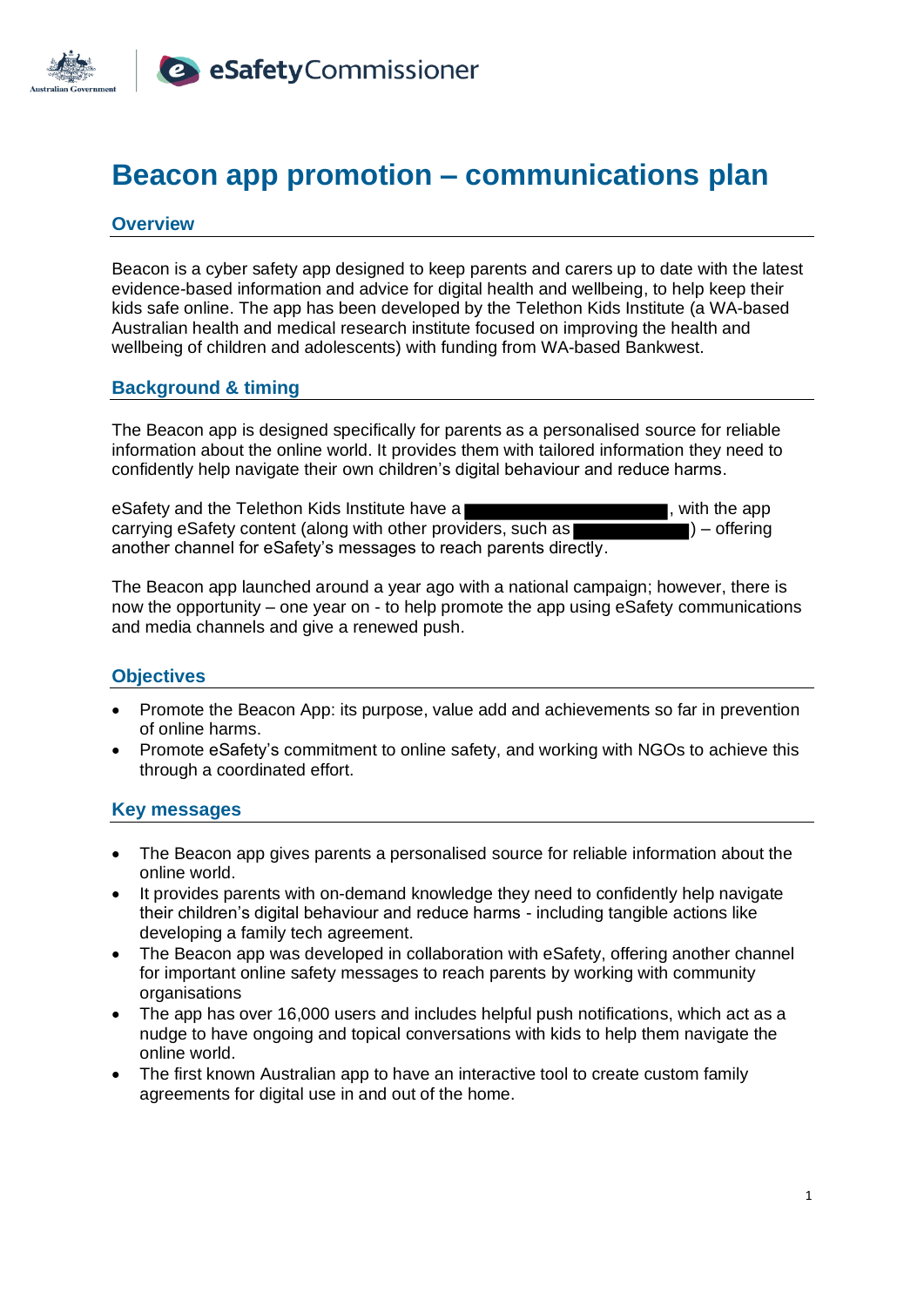

# **Target Audiences**

- Australian public through media (general)
- eSafety social media followers & EDM subscribers
- eSafety staff

## Channels, collateral & tactics for use and engagement

#### eSafety materials

- **Proactive media**  $\bullet$ 
	- o Joint media release including quote from the Commissioner, Telethon Kids Institute and a parent who has used the app to benefit.
- **Social media**  $\bullet$ 
	- o Tile/image/screengrab required for Facebook, Twitter, Instagram, LinkedIn.
- **Direct marketing:** 
	- o EDM content based on media release collateral
- **Internal comms:**  $\bullet$ 
	- o Content for Yabber internal newsletter, based on media release collateral

| <b>Date</b>         | Communications collateral -<br>items required                                  | <b>Responsibility</b>                                 | <b>Audience &amp; reach</b>                                         |
|---------------------|--------------------------------------------------------------------------------|-------------------------------------------------------|---------------------------------------------------------------------|
| W/C 27 September    | Provide embargoed media<br>release to                                          | Comms                                                 | mastheads,<br>national                                              |
| Wed 29 September    | National media release<br>distributed to all major metro<br>and regional media | Media release<br>through eSafety<br>distribution list | National reach, all<br>media outlets                                |
| Wed 29 September    | Website content made live:<br>Media release                                    | Comms                                                 | eSafety website<br>visitors                                         |
| Wed 29 September    | Social media assets released:<br>Facebook<br>Twitter<br>LinkedIn               | Comms                                                 | eSafety social<br>media followers -<br>Telecom Kids to re-<br>share |
| <b>Next edition</b> | eSafety newsletter                                                             | Comms (EDM)                                           | <b>EDM</b> recipients                                               |
| <b>Next edition</b> | Internal communications to staff<br>- Yabber                                   | Comms                                                 | eSafety staff                                                       |

# **Comms and media plan**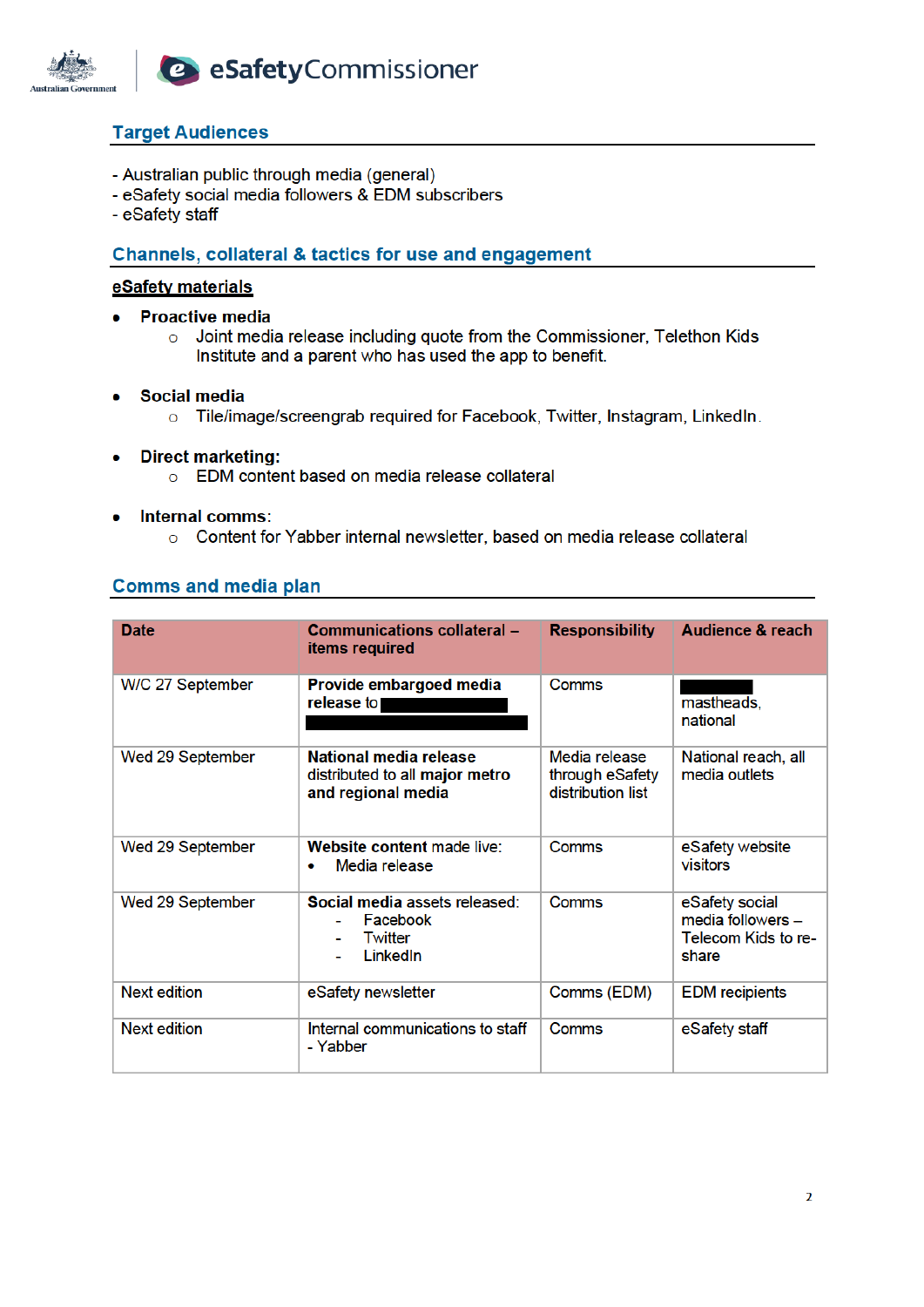

# **Comms collateral**

### Joint media release: eSafety Commissioner and Telethon Kids Institute

#### **Online safety Beacon app shines a light on online safety tips**

With a lot of the country still in lockdown, many parents, carers and children are still finding themselves online - and for longer. While the internet has been a lifesaver for keeping us all connected, it's also increased the risk of online harms occurring.

One year on from its initial launch, the Beacon app – developed by Telethon Kids Institute in partnership with Bankwest - has been providing parents and carers with personalised, evidence-based information about the online world through an easy-to-use app throughout the pandemic.

"The Beacon app gives parents the info they need to confidently help navigate their children's digital behaviour. It is free to download and there's lots of online safety advice, but there's also useful, tangible, actions in the app - like developing a family tech agreement," says Telethon Kids Institute spokesperson Professor Donna Cross.

The app, developed with content from 15 years of Telethon Kids Institute research, the eSafety Commissioner and other online safety sources, is available for free on the Apple and Google Play store and has had over 16,000 downloads.

"One of the great features is being able to set the app up to include push notification reminders, along with useful tips for parents to help navigate the online world. This 'nudge' messaging sends info to parents at particular point or milestones when they are most likely to need it, for example the start of school term, or a significant birthday."

One parent user of the app says: "I got a notification from Beacon the same day the lockdown was announced, saying how important it was to check in with your children during stressful events, so I thought that was a good idea. There was a video attached, and it helped to give me ideas for how to approach the conversation.

"It turned out that, while my oldest wasn't too concerned, my youngest was ... She was worried that the lockdown might be a long one. It was great to have that talk, to discuss her concerns, and how we might deal with whatever happened, including ways that she could stay in touch with her friends."

Developed in collaboration with eSafety, the Beacon app offers another channel for important online safety messages to reach parents.

"We know that 95% of parents see online safety as one of the key parenting challenges, but we also know that parents tend to seek out advice only *after* something goes wrong online.

"For time poor parents, seeking out information can be tough. That's why the pushing out of tailored messages to parents right on the Beacon app is a fantastic feature.

"A combination of pushing and pulling these important safety messaging is one of the best ways to keep enhancing parents' digital literacy – one of eSafety's ultimate goals," said eSafety Commissioner Julie Inman Grant.